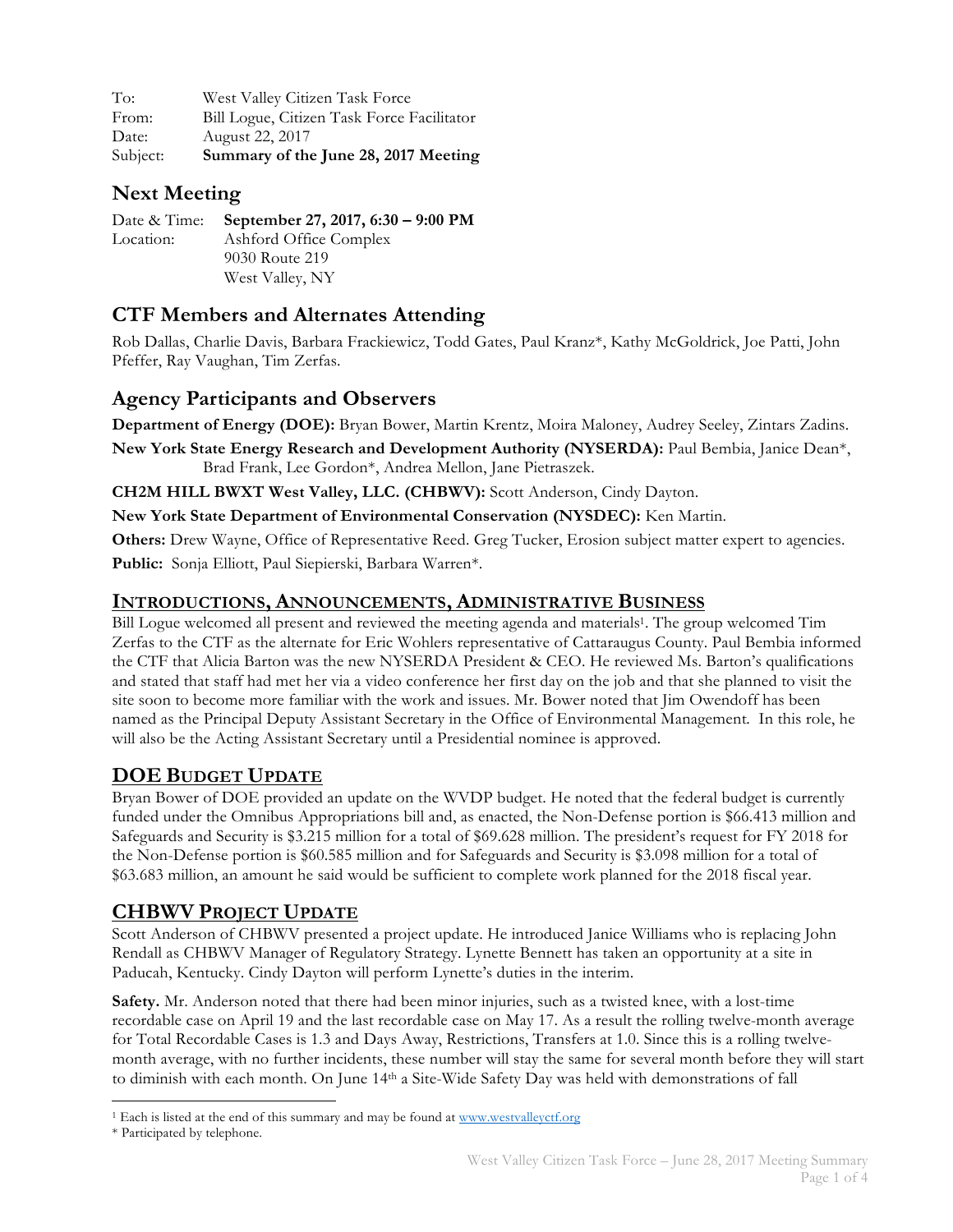protection, waste handling, protective clothing and a visit by the bomb squad.

**Deactivation Progress.** The deactivation of the Vitrification Facility (VF) is complete. Demolition start had been deferred, however, with additional funding in the current fiscal year it will now start about August 1. The Main Plant Process Building (MPPB) deactivation is 71% complete. Nineteen of 47 other facilities on the site have been demolished, many of these were small. No further work is currently planned this year on these facilities. Six crews are performing deactivation and decontamination work in the MPPB. A number of the MPPB locations are difficult to enter and, due to contamination, crews must wear protective clothing with supplied air as they bring in and take out tools and perform work. A question was raised on ventilation changes, pathways and safety within the MPPB. Marty Krentz of DOE said a 90-day letter was being prepared for EPA concerning the planned shutdown of the MPPB stack. There followed a brief discussion on ventilation concerning recent changes and deactivation processes and portable ventilation units. CHBWV will provide a presentation at the next meeting.

**Infrastructure Improvements**. With the deactivation process for the MPPB, removal of other facilities and age deterioration, a number of infrastructure improvements, reconfiguration and repairs have been initiated. These include a new water treatment system building, rerouting water lines, a pad for a new data center and planning for on-site electrical distribution and natural gas service. The water treatment building will replace the existing water distribution system that utilizes the Utility Room, which is being prepared for demolition. Potable water for the site will be treated in the new water treatment building before distribution. Water will also be treated for iron due to high naturally occurring iron.

**Waste Management and Disposal.** Legacy Waste shipping has resumed with the additional funding and is 57% complete with full completion expected for October 2018 ahead of the baseline date of April 2019.

**Additional FY 2017 Funding.** Mr. Anderson reviewed the planned use of the additional approximately \$7 million in FY 2017 funds. These include \$3.5 million in continuing operations, \$1.7 million for acceleration of VF demolition, \$.5 million in waste shipping, \$.5 million for gas/electric utility design and \$.5 million for MPPB below grade sampling and analysis. The funds for continuing operations are set aside this fiscal year in the event of a continuing resolution at the start of the 2018 fiscal year.

### **HOUSE RESOLUTION 2389**

Drew Wayne, Policy Director for Representative Tom Reed joined the meeting by phone. Mr. Wayne thanked the CTF and noted that the site was a top priority for Representative Reed. He reviewed the two parts of House Resolution 2389 proposed by Representative Reed in May. The first portion, Part (a), authorizes funding for WVDP at \$75 million annually through 2026. He noted that WVDP funding authorization had expired in the early 1980s and that as part of the budget control a number of House members were looking at areas of unauthorized funding in the budget. The second portion, Part (b), reclassifies the waste at the site as waste resulting from atomic energy defense activities, as defined by the Nuclear Waste Policy Act §2. This would provide a disposal pathway with defense wastes and reduce the disposal costs. This reclassification approach is in line with the letter NYSERDA sent to DOE and obviate the need for New York State taxpayers to be burdened with paying a very high disposal fee.

Mr. Wayne stated that outreach to staff on the House Appropriations Committee had been initiated and that additional opportunities with Energy and Commerce existed. He was unsure as to whether the resolution would pass but felt that at a minimum it would influence the conversation around these issues.

In response to a question, Mr. Wayne stated that discussions with the Senate for a companion bill have not been initiated. John Pfeffer indicated that staff for Senator Lamar Alexander might be receptive and Todd Gates indicated that Senator Schumer's staff was following issues at the site. In concluding, Mr. Wayne noted that details in the current Non-Defense Environmental Management appropriations bill for FY 2018 were not available and that the top line amounts were \$42 million lower and that the WVDP is one-fourth of the line item. This scenario has occurred before and he said he would let the CTF know of any details that emerged. He thanked the CTF.

### **EROSION MODELING ISSUES**

CTF member Ray Vaughan addressed five topics in his presentation "Erosion Modeling Issues that Need Attention and Sensitivity Analysis." The first two topics addressed his concerns that the principal causes of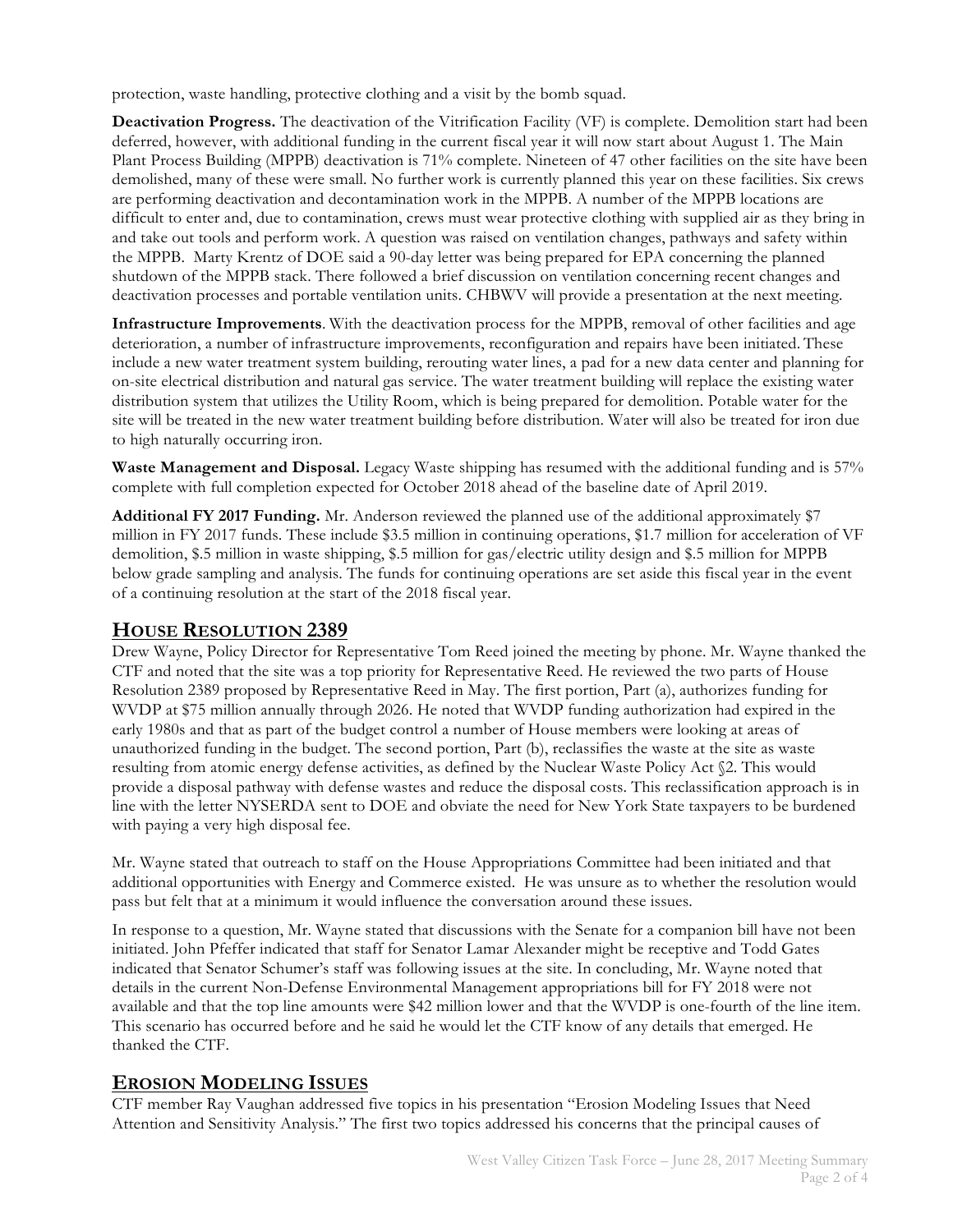erosion, and its central importance to risk, were being diluted by other issues in the current modeling and that channelized flow in Erdman Brook had been modeled incorrectly in the past and might still be modeled incorrectly. He stated that erosion is a variable with a large potential effect that sensitivity analysis should identify. Concerning Erdman Brook channel flow he stated that if the data and subroutines from prior modeling continued to be used the current erosion modeling efforts may not recognize the importance of erosion. Mr. Vaughan showed comparisons of information from the 1996 and 2010 EIS to demonstrate the degree of impact of underlying assumptions on receptor dose by as much as a factor of 75,000 or 300,000 mrem/year versus 4 mrem/year. Lastly on this issue, he noted that the 2010 EIS did not contemplate serious breaching of the burial grounds from erosion as the 1996 EIS had. Concerning channelized flow of Erdman Brook Mr. Vaughan raised questions about how flow was modeled in a depression near the onsite road and the existence of culverts which appear to have been treated as embankments/checkdams in the 2010 EIS thereby reducing erosion. In the current model the flow appears to be treated as slot embankments which will widen. He encouraged a "consistent and realistic approach."

The third issue he raised was the choice of the Franks Creek watershed rather than the Buttermilk Creek watershed for modeling because that selection could reduce the robustness of the model and results due to the smaller data sets. He also questioned if and how the effects of this choice on model robustness would be evaluated by a sensitivity analysis.

Fourth, he stated that the 10-year time-steps for model runs are too long unless many identical model runs are conducted. These longer time steps are not statistically equivalent on the rainfall intensity-frequency (RIF) distribution. Lastly, Mr. Vaughan stated that he felt the model runs are apparently using incorrect RIF distributions citing the 2010 EIS as substantially low and the apparent application of the same data to the current model. He then cited data and calculations methods and sources for mean depth of rainfall during storms and "wet scenarios" comparing data from the 2010 EIS and USDA rainfall data for various return intervals of storms. He stated that the USDA data is the generally accepted data and expressed concern about the implications for the stochastic rainfall generators in the models. Mr. Vaughan then extrapolated the impacts of the data choices on the amount of downcutting, incision and deposition and large-scale erosional exhumation on the site. He encouraged the use of the USDA data to see the impacts on the modeling.

Greg Tucker, a member of the Phase 1 Studies Erosion Working Group (EWG), responded with clarifications and engaged in a dialogue with Mr. Vaughan. With regard to the channelized flow, Mr. Tucker stated that flow was not blocked or slowed in either the 2010 model or in the current model. Both models used an algorithm that allowed flow over depressions in the topography. He noted that mean rainfall intensity (not mean rainfall depth) is multiplied by the negative natural log of a random number in his stochastic rainfall model. With respect to the size of the data sets he noted that recent LiDAR data and the digital elevation models defaulted at the 3 foot/grid cell generating 4 million data points and that the models could handle about 100,000. He continued noting that use of a smaller model domain (Franks Creek watershed instead of the entire Buttermilk Creek watershed) allows for smaller grid cells, and therefore an improved ability for models to represent erosional features such as gullies. He noted that the EWG was exploring the size of sub-steps and how that matters. Mr. Gordon of NYSERDA noted that the Phase 1 Studies landscape evolution model was separate from the PPA and that the agencies were interested in seeing how this work would be integrated into the more simplified PPA erosion model. At the conclusion of the interchange Mr. Vaughan and Mr. Tucker agreed to have technical discussion offline to clarify what if any of Mr. Vaughan's concerns remain.

A CTF member commented that the erosion modeling became important only in the event that a close-in-place alternative was selected, something he believed most CTF members did not want. Mr. Bembia remarked that the modeling would play a role in making a technically defensible decision.

### **ASHFORD UPDATE**

CTF member John Pfeffer reported on his trip to Washington in his role as an Ashford Councilman. His participation was as part of the Town's involvement with the Energy Communities Alliance (ECA). The group met with staff members in congress. Mr. Pfeffer shared an ECA proposal for legislative clarification of the definition of defense high-level waste to create additional disposal pathways and expedite cleanup. Mr. Bembia noted the proposal would reclassify HLW as TRU waste making a pathway for disposal for those wastes at WIPP.